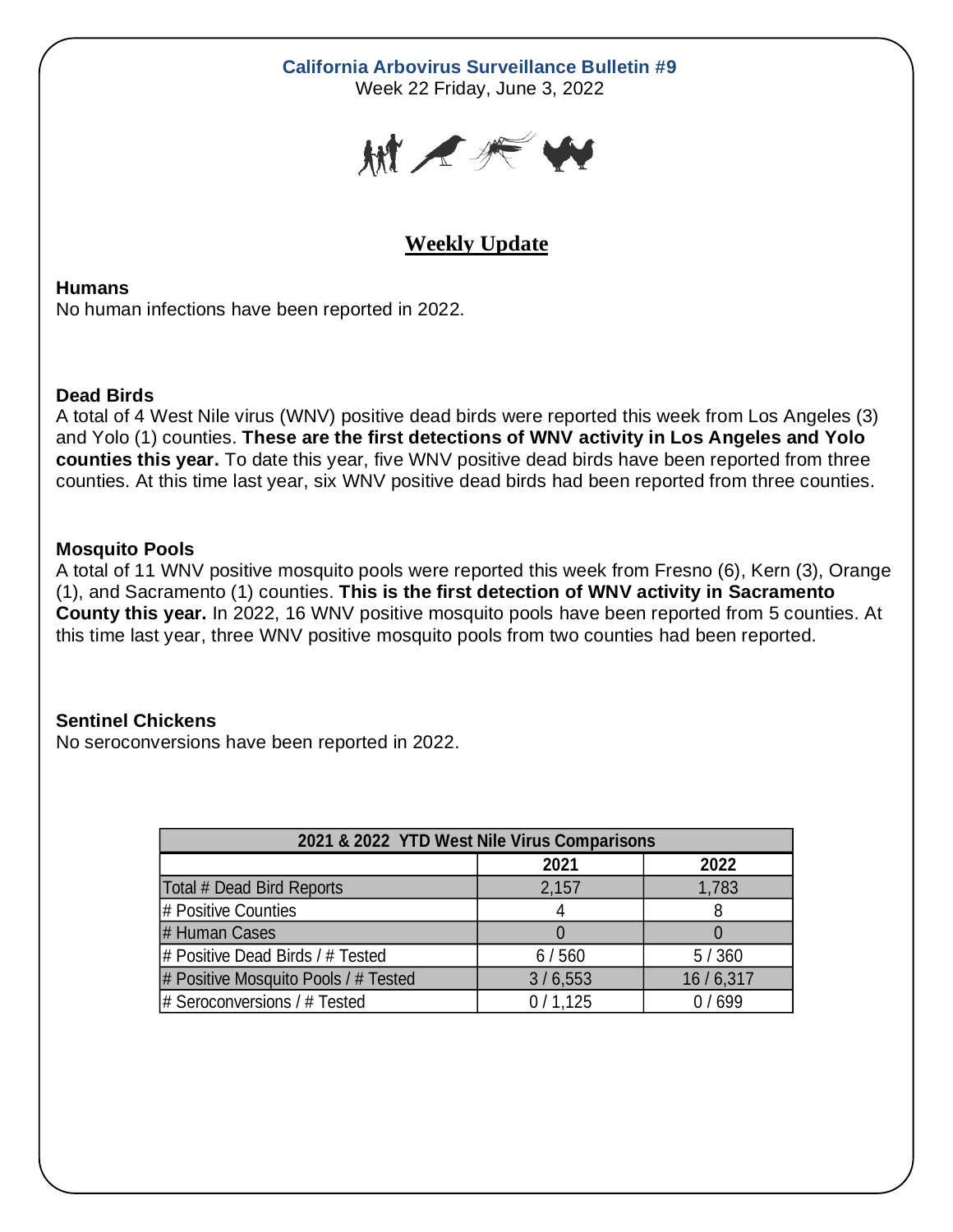## **California Arbovirus Surveillance Bulletin #9** Week 22 Friday, June 3, 2022

| <b>YTD WNV Activity by Element and County, 2022</b> |               |        |                      |                          |                             |  |  |  |  |
|-----------------------------------------------------|---------------|--------|----------------------|--------------------------|-----------------------------|--|--|--|--|
| County                                              | <b>Humans</b> | Horses | Dead<br><b>Birds</b> | Mosquito<br><b>Pools</b> | Sentinel<br><b>Chickens</b> |  |  |  |  |
| Contra Costa                                        |               |        | 1                    |                          |                             |  |  |  |  |
| Fresno                                              |               |        |                      | 8                        |                             |  |  |  |  |
| Kern                                                |               |        |                      | 4                        |                             |  |  |  |  |
| Los Angeles                                         |               |        | 3                    |                          |                             |  |  |  |  |
| Orange                                              |               |        |                      | 2                        |                             |  |  |  |  |
| <b>Riverside</b>                                    |               |        |                      | 1                        |                             |  |  |  |  |
| Sacramento                                          |               |        |                      | 1                        |                             |  |  |  |  |
| Yolo                                                |               |        | 1                    |                          |                             |  |  |  |  |
| <b>Totals</b>                                       |               |        |                      | 16                       |                             |  |  |  |  |

# **TESTING SUMMARIES**

#### **Humans**

|                    |            | <b>WNV</b> | <b>SLEV</b> | <b>WEEV</b> |
|--------------------|------------|------------|-------------|-------------|
| <b>Human Cases</b> | Week       |            | O           |             |
|                    | <b>YTD</b> |            | O           |             |

|              |      | <b>Number</b><br><b>Tested</b> | <b>WNV</b><br><b>Positive</b> |
|--------------|------|--------------------------------|-------------------------------|
| <b>Dead</b>  | Week | 53                             |                               |
| <b>Birds</b> | YTD  | 360                            | 5                             |

#### **Dead Birds Sentinel Chickens**

|                     |      | <b>Number</b><br><b>Tested</b> | <b>WNV</b><br>Positive   Positive   Positive | <b>SLEV</b> | <b>WEEV</b> |
|---------------------|------|--------------------------------|----------------------------------------------|-------------|-------------|
| <b>Chicken Sera</b> | Week | 132                            |                                              | 0           | 0           |
|                     | YTD  | 699                            |                                              | O           |             |

#### **Mosquito Pools**

|                       |            |            |             | <b>Positive / Total Tested</b> |             |             |             |
|-----------------------|------------|------------|-------------|--------------------------------|-------------|-------------|-------------|
|                       |            | <b>WNV</b> | <b>SLEV</b> | <b>WEEV</b>                    | <b>CHIK</b> | <b>DENV</b> | <b>ZIKA</b> |
| <b>Mosquito Pools</b> | Week       | 11 / 885   | 0/837       | 0/836                          | 0/70        | 0/70        | 0/70        |
|                       | <b>YTD</b> | 16/6,317   | 0/6,212     | 0/6,211                        | 0/70        | 0/70        | 0/70        |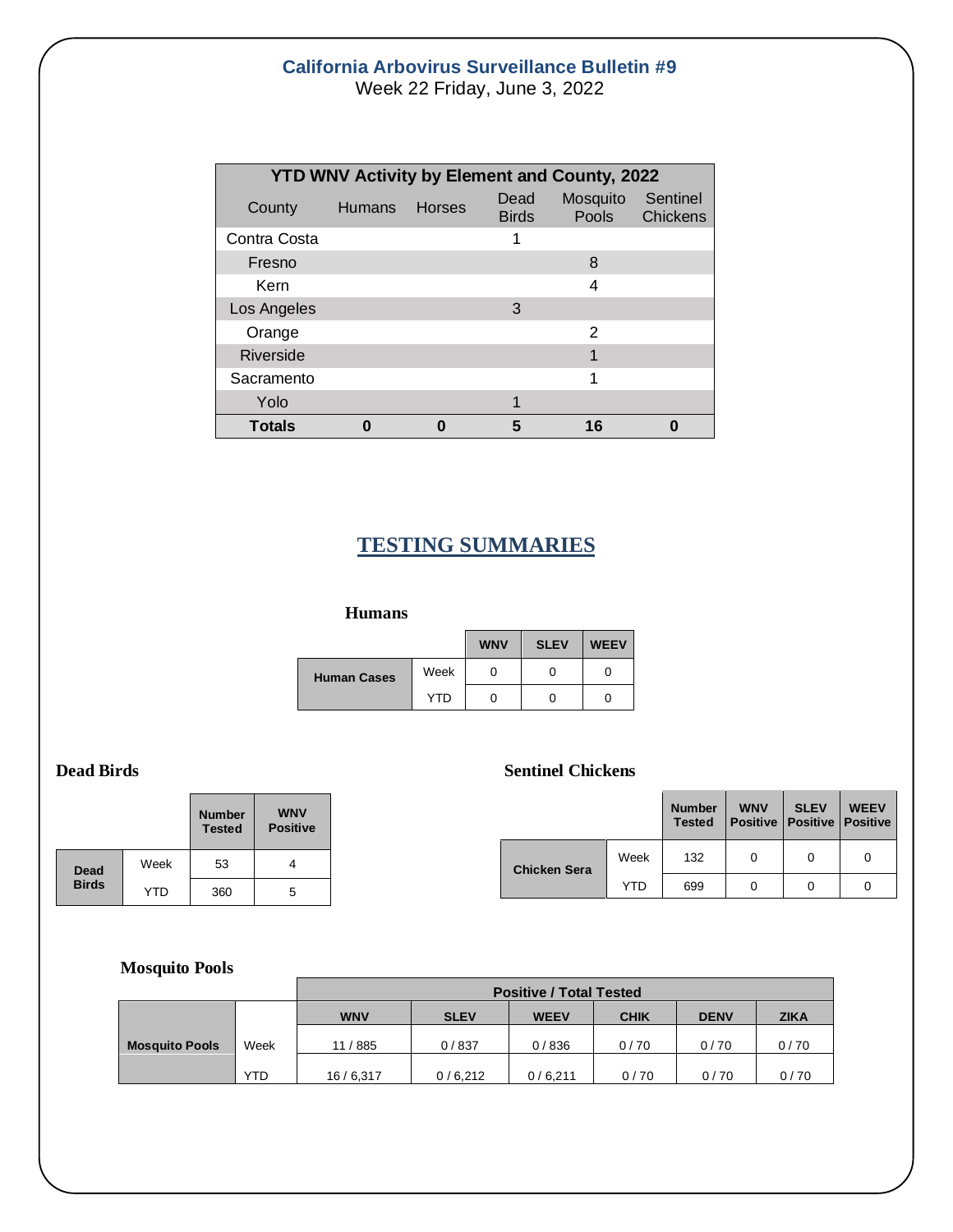## **California Arbovirus Surveillance Bulletin #9** Week 22 Friday, June 3, 2022

# **POSITIVES**

## **Dead Birds**

| County      | Agency                              | City        | <b>Zip Code</b> | <b>Species</b>       | Date Reported | <b>Virus</b> |
|-------------|-------------------------------------|-------------|-----------------|----------------------|---------------|--------------|
| Los Angeles | Greater Los Angeles Co VCD - Sylmar | North Hills | 91343           | <b>American Crow</b> | 5/26/2022     | <b>WNV</b>   |
| Los Angeles | Greater Los Angeles Co VCD - Sylmar | North Hills | 91343           | <b>American Crow</b> | 5/26/2022     | <b>WNV</b>   |
| Los Angeles | Greater Los Angeles Co VCD - Sylmar | North Hills | 91343           | <b>American Crow</b> | 5/26/2022     | <b>WNV</b>   |
| Yolo        | Sacramento-Yolo MVCD                | Davis       | 95616           | American Crow        | 5/27/2022     | <b>WNV</b>   |

# **Mosquito Pools**

| County     | <b>Site Code</b> | Pool<br># | <b>Species</b>       | City               | # in<br><b>Pool</b> | <b>Trap</b><br><b>Type</b> | <b>Collected</b> | <b>Virus</b> |
|------------|------------------|-----------|----------------------|--------------------|---------------------|----------------------------|------------------|--------------|
| Fresno     | <b>CNSL 4298</b> | 20        | Cx. quinquefasciatus | Fresno             | 50                  | <b>GRVD</b>                | 5/26/2022        | <b>WNV</b>   |
| Fresno     | <b>FRNO 156</b>  | 226       | Cx. quinquefasciatus | Fresno             | 50                  | <b>GRVD</b>                | 5/26/2022        | <b>WNV</b>   |
| Fresno     | <b>FRNO 256</b>  | 215       | Cx. quinquefasciatus | Fresno             | 37                  | GRVD                       | 5/26/2022        | <b>WNV</b>   |
| Fresno     | <b>FRNO 64</b>   | 223       | Cx. quinquefasciatus | Fresno             | 28                  | <b>GRVD</b>                | 5/26/2022        | <b>WNV</b>   |
| Fresno     | <b>FRNO 87</b>   | 235       | Cx. quinquefasciatus | Fresno             | 50                  | <b>GRVD</b>                | 6/1/2022         | <b>WNV</b>   |
| Fresno     | <b>FRNO 87</b>   | 236       | Cx. quinquefasciatus | Fresno             | 9                   | <b>GRVD</b>                | 6/1/2022         | <b>WNV</b>   |
| Kern       | KERN 12          | 164       | Cx. quinquefasciatus | <b>Bakersfield</b> | 50                  | GRVD                       | 5/26/2022        | <b>WNV</b>   |
| Kern       | <b>KERN 2027</b> | 171       | Cx. quinquefasciatus | <b>Bakersfield</b> | 34                  | CO <sub>2</sub>            | 5/26/2022        | <b>WNV</b>   |
| Kern       | KERN 77          | 179       | Cx. quinquefasciatus | <b>Bakersfield</b> | 45                  | <b>BGSENT</b>              | 5/26/2022        | <b>WNV</b>   |
| Orange     | <b>ORCO 325</b>  | 995       | Cx. quinquefasciatus | La Habra           | 28                  | GRVD                       | 6/1/2022         | <b>WNV</b>   |
| Sacramento | SAYO 213009      | 682       | Cx. pipiens          | Sacramento         | 22                  | GRVD                       | 6/1/2022         | <b>WNV</b>   |